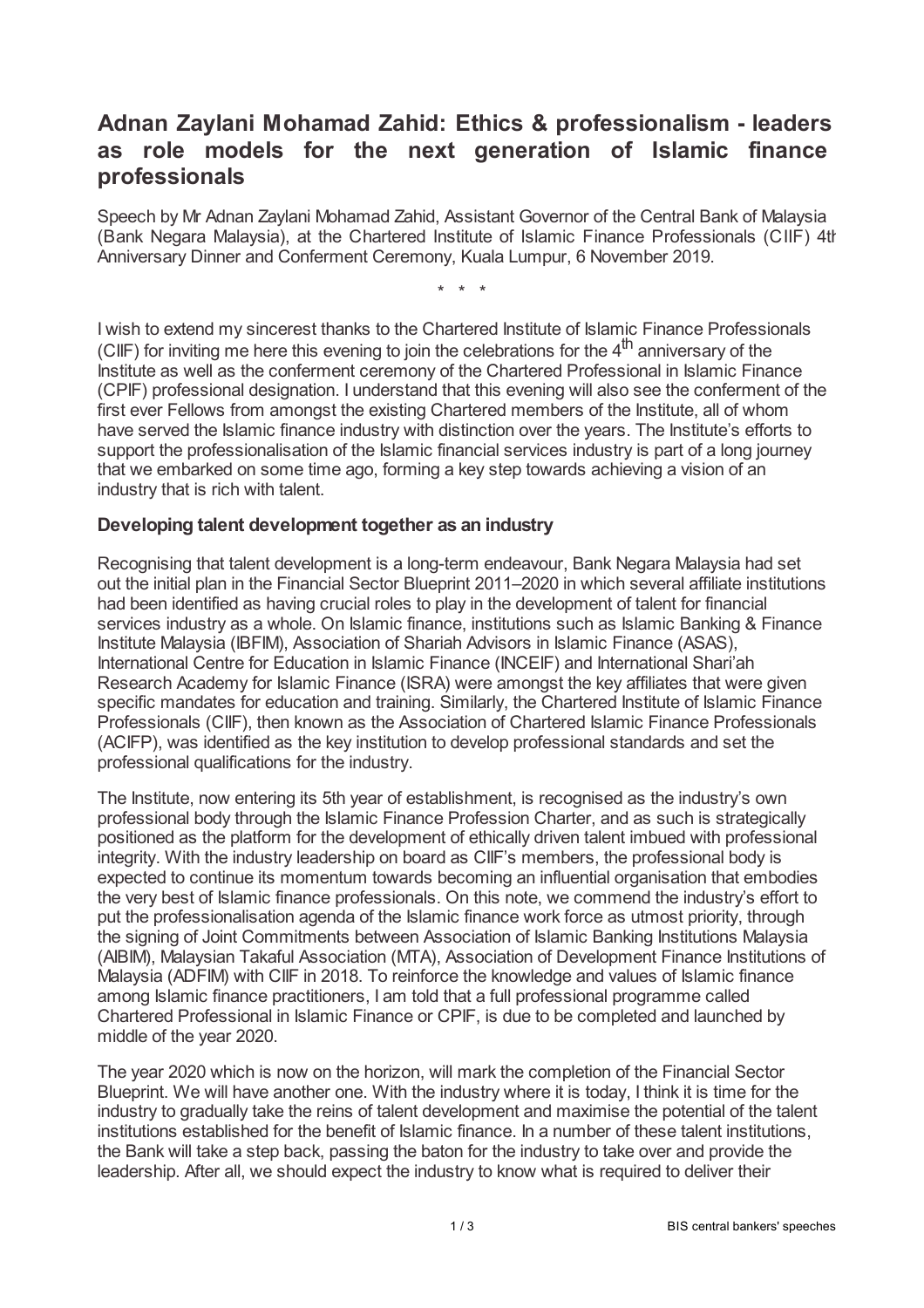financial services. Nonetheless, the Bank would continue to have a vested interest, in particular as the quality of talent will always have a direct bearing on the output and consequently financial stability and development. In other words, we do expect the industry to take talent development forward.

## **Ethics and professionalismat the core of Islamic finance**

When it comes to ethics, we tend to take for granted that Islamic finance is ethical. But there are many sceptics out there make the case that the practitioners appear to act similar to their conventional counterparts or rivals. In particular, they act out of self-interest or greed often at the expense of others. It is time to put this to rest. One can just take Islamic ethics as they are, and act as one say and as one mean. However, we should build on this, infuse it with a creed of professionalism that will provide its practitioners with not only a clear set of principles, but a sense of vocation to do what is right and to strive for the greater good and the betterment of the society to truly achieve the aspirations of maqasid al-Shariah.

Let me share some further thoughts on this.

In building such an ethos, we should always have in mind the basic or fundamental Islamic ethics that are also shared across many religions and societies. Such prescriptions lay out the fundamental basis of decency and behaviour. We cannot steal, cheat, lie, and act dishonourably. Principles that essentially guide us to be decent and in fact socially acceptable and responsible members of society. A natural component of this is 'amanah' or trust. As professionals, we should act as it is entrusted upon us, protecting the interests that we serve; our customers, shareholders, institutions, and sometimes this comes at personal expense. Trust is often called a valuable commodity. Indeed, it is even larger than that. Trust is a foundation or pillar of many relationships, including that of business and finance. With trust, we can have complex and farflung relationships and conduct such transactions in full confidence that these would be honoured and all liabilities or debts will be met.

Without such trust, we need legal contracts and enforcement. We need money that provides finality to a transaction so parties can walk away afterwards. Unsurprisingly, money and even barter are mechanisms that allow us to do away with the need to trust. Though this can be expedient, it is not without a loss. What could have been an ongoing mutually beneficial business relationship is instead a series of individual and potentially costly transactions. Which is better? In a world without trust, we need the mechanisms to cope. In Islamic finance, with ethics as its core, such trust can be nurtured and sustained. We can thus rely less on the coping mechanisms which would merely serve as safeguards while focusing more on the business and activities that generate productive and impactful outcomes.

Acting ethically should also involve embracing professionalism. Having qualified Islamic finance professionals will be a key differentiator. Professional credentials can be instrumental in strengthening the trust between financiers and customers. These qualities will anchor businesses and financial institutions towards sound and fair practices even in an environment that is rapidly changing and uncertain. In addition, continuing professional development, or CPD, will be crucial to ensure talents keep their knowledge and skills fresh, enabling them to respond to changing circumstances with agility and precision. I believe this will culminate in Islamic finance leadership that is premised on ethics and professionalism. Islamic finance can then truly fulfil its key role in elevating the well-being of humankind, and not just for achieving halal profits.

## **Towards Sustainability: The Role of Islamic Finance**

Islamic finance value propositions not only are consistent with universal and ethical values, but the economic aspirations are to elevate our overall well-being. Much of today's discussion focus on as Sustainable Development Goals (SDGs) and Sustainable Responsible Investments (SRIs) that centre on impact-driven and value-added outcomes, in addition to being commercial